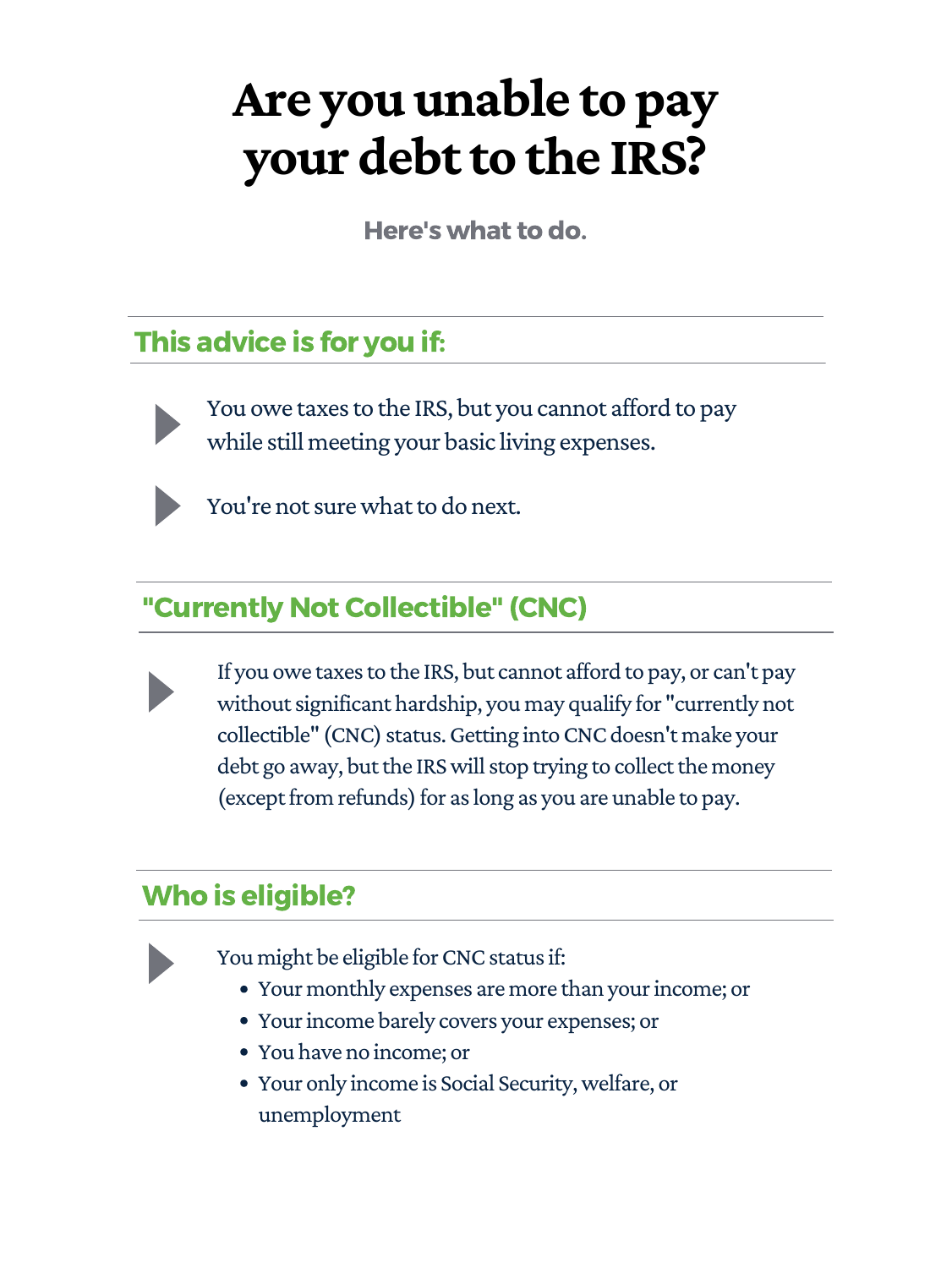#### How do I get CNC status?

- To request Currently Not Collectible status for your tax debt, call the IRS. If you recently got a notice about a tax debt, you can use the phone number on the notice.Otherwise, call 800-829-1040.
- When you speak with an agent, explain your situation. Make sure to be cear that you cannot afford any payments (rather than just being unable to pay the full amount). The agent may try to offer you a monthly installment plan instead. But you should only agree to such a plan if you believe you can afford itwithout hardship.
	- Before putting your account in CNC, the IRS will request financial information from you, including information about your monthly income and expenses, aswell as any savings, cars, or houses. You may also be asked to fill out a Collection Information Statement

# (CIS), summarizing your financial situation.

#### What happens next?

The debt doesn't go away - it's just that the IRS will not try to take any of your income or property to collect it. But they will take your future tax refunds and put them towards your debt until itis paid.Interest and penaltieswill also keep adding up. If you owe more than \$10,000, the IRS wil generally also issue a Notice of Federal Tax Lien as a condition of putting you inCNC.Alien is a public notice of your debt and it may negatively affect your credit score.



Though CNC doesn't remove your debt, it will go away eventually. The IRS has a ten-year limit to collect on old tax debts.